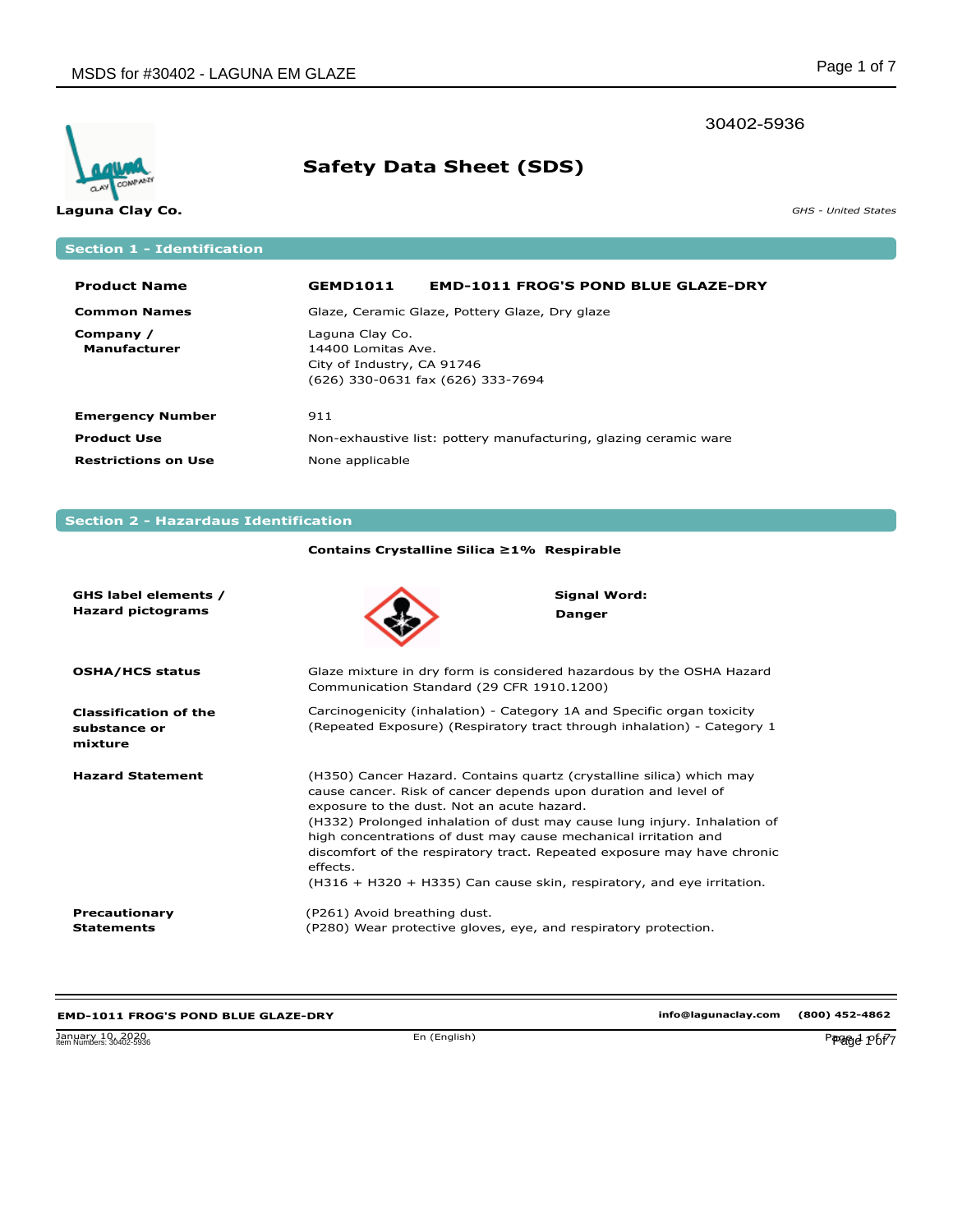*Safety Data Sheet (SDS)* 

### **EMD-1011 FROG'S POND BLUE GLAZE-DRY**

*GHS - United States* **GEMD1011**

**Section 3 - Composition / Information on Ingredients**

**Substances/Mixtures** *Mixture - A trade secret claim is made for this item.*

| Component                  | $CAS \#$         | Approx % by Wt. |  |
|----------------------------|------------------|-----------------|--|
| <b>FRIT</b>                | $65997 - 18 - 4$ | $>65\%$         |  |
| Kaolin                     | $1332 - 58 - 7$  | $5 - 10%$       |  |
| Crystaline Silica - quartz | $14808 - 60 - 7$ | $<5\%$          |  |
| Barium Carbonate           | $513 - 77 - 9$   | $<5\%$          |  |
| Ziconium Silicate          | $14940 - 68 - 2$ | $<2\%$          |  |
| Bentonite                  | $1302 - 78 - 9$  | $<2\%$          |  |
| Barium Sulfate             | $7727 - 43 - 7$  | $<2\%$          |  |
| Strontium Carbonate        | $1633 - 05 - 2$  | $<2\%$          |  |

### **Section 4 - First Aid Measures**

#### **Eye Contact First-Aid Measures**

| <b>Eye Contact</b>                           | If eye contact occurs, rinse immediately with plenty of water. If irritation persists, seek<br>medical attention. |
|----------------------------------------------|-------------------------------------------------------------------------------------------------------------------|
| <b>Skin Contact</b>                          | If irritation occurs, wash thoroughly with water. If it persists, seek medical attention.                         |
| <b>Inhalation</b>                            | Move victim to fresh air in well ventilated area. If coughing or irritation persists, seek<br>medical attention.  |
| <b>Ingestion</b>                             | Consult physician and/or obtain competent medical assistance.                                                     |
| Symptoms and Effects, both Acute and Delayed |                                                                                                                   |
| <b>Eye Contact</b>                           | Prolonged contact with large amounts of dust may cause mechanical irritation.                                     |
| <b>Skin Contact</b>                          | Prolonged contact with large amounts of dust may cause mechanical irritation.                                     |

**Inhalation** Inhalation of high concentrations of dry glaze dust may cause mechanical irritation and discomfort. Long term exposure may cause chronic effects (see section 11).

**Ingestion** Large quantities ingested may cause gastrointestinal irritation.

**Chronic Symptons** Repeated or prolonged exposure to respirable crystalline silica dust may cause lung damage in the form of silicosis. Symptons will include shortness of breath, fever fatigue, loss of appetite, chest pain, dry non-productive cough.

#### **EMD-1011 FROG'S POND BLUE GLAZE-DRY**

**info@lagunaclay.com (800) 452-4862**

January 10, 2020<br>Item Numbers: 30402-5936 En (English) P**P2fg***e* **2<sup>0</sup>bf<sup>7</sup>7** Item Numbers: 30402-5936 Page 2 of 7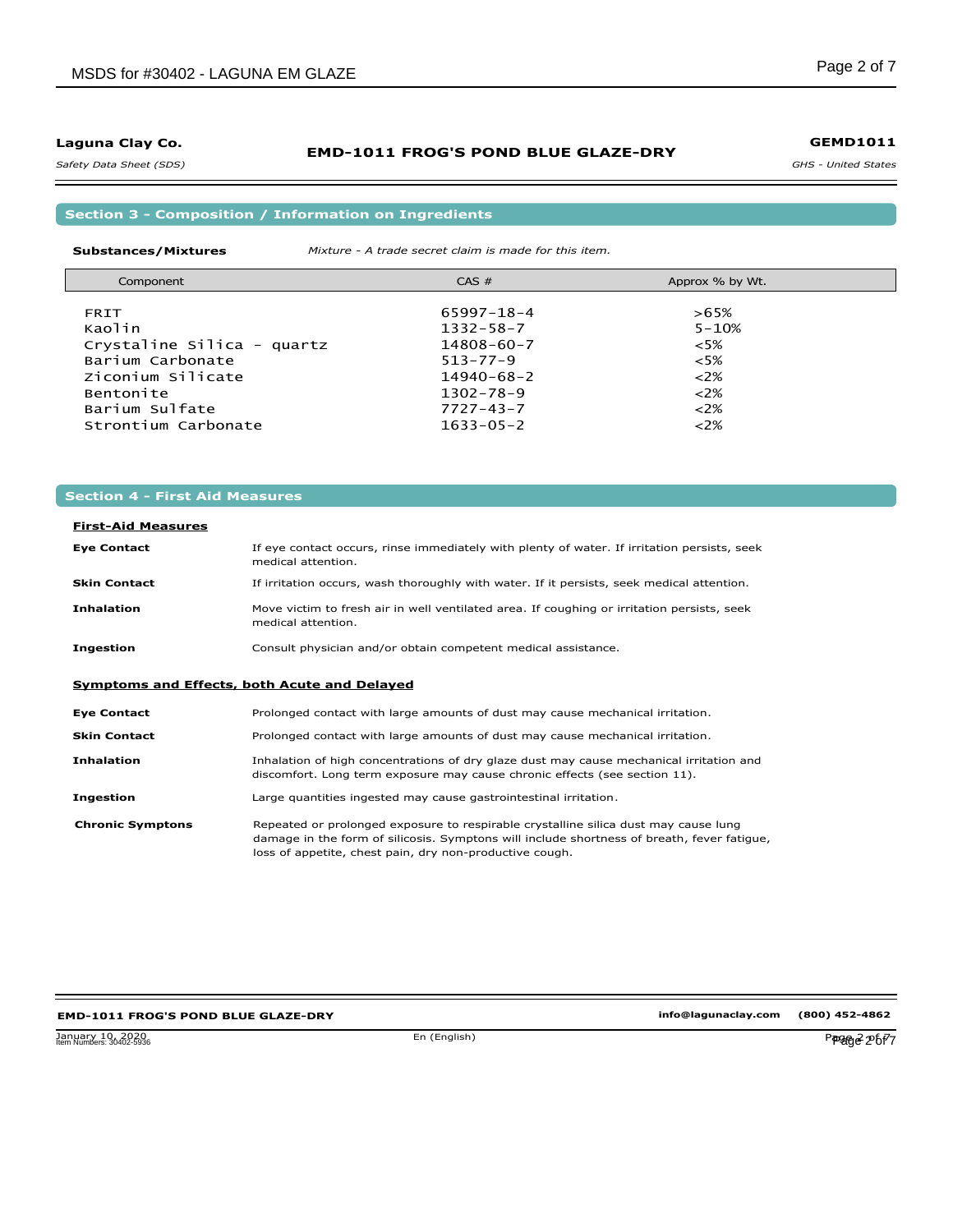*Safety Data Sheet (SDS)* 

### **EMD-1011 FROG'S POND BLUE GLAZE-DRY**

*GHS - United States* **GEMD1011**

| <b>Section 5 - Fire Fighting Measures</b>                       |                                                                                                                                                                               |
|-----------------------------------------------------------------|-------------------------------------------------------------------------------------------------------------------------------------------------------------------------------|
| <b>General Fire Hazards</b>                                     | Glaze mixture in dry or moist form is not flammable and does not support fire. The<br>paper bags or plastic bags and cardboard boxes containing the mixture are<br>flammable. |
| <b>Extinguishing Media</b>                                      | Use appropriate extinguishing media for surrounding fire.                                                                                                                     |
| <b>Chemical hazards</b><br>from fire                            | Glaze mixture does not contain hazardous decomposition products.                                                                                                              |
| <b>Protective actions</b><br>and equipment for<br>fire-fighters | Glaze mixture and packaging can become slippery when wet. Fire-fighters should<br>wear appropriate protective equipment.                                                      |

## **Section 6 - Accidental Release Measures**

| <b>Clean-up Methods</b>                                                    | If appropriate, use gentle water spray to wet down and minimize dust generation.                                                                                                                                                                    |
|----------------------------------------------------------------------------|-----------------------------------------------------------------------------------------------------------------------------------------------------------------------------------------------------------------------------------------------------|
| <b>Personal Precautions</b><br>and Personal<br><b>Protective Equipment</b> | Wear appropriate protective equipment and clothing during clean-up. When dry<br>sweeping use NIOSH approved respirators when dust levels exceed exposure<br>limits.                                                                                 |
| <b>Environmental</b><br><b>Precautions</b>                                 | Please read Section 2 completely. If any environmental warnings such as; H411 or<br>H412 are listed in Section 2, please use appropriate procedures when disposing<br>of product and container. Do not put materials into waterways or stormdrains. |
| <b>Emergency procedures</b><br>& Methods of<br>Containment                 | There are no emergency procedures required for this mixture. Place dry glaze<br>dust in a sealed container for re-use or proper disposal.                                                                                                           |

## **Section 7 - Handling & Storage**

| <b>Precautions for safe</b><br>handling                  | Read label before use. Do not eat, drink or smoke when using this product. Protect<br>dry material from moisture until use. Do not allow liquid glaze to freeze. Use<br>proper lifting techniques to avoid physical injury. |
|----------------------------------------------------------|-----------------------------------------------------------------------------------------------------------------------------------------------------------------------------------------------------------------------------|
| Recommendations on<br>the conditions for safe<br>storage | No special storage considerations. Do not store liquid glaze mixture<br>below freezing point ( $< 0$ °C or $< 32$ °F).                                                                                                      |

### **EMD-1011 FROG'S POND BLUE GLAZE-DRY**

Item Numbers: 30402-5936 Page 3 of 7

**info@lagunaclay.com (800) 452-4862**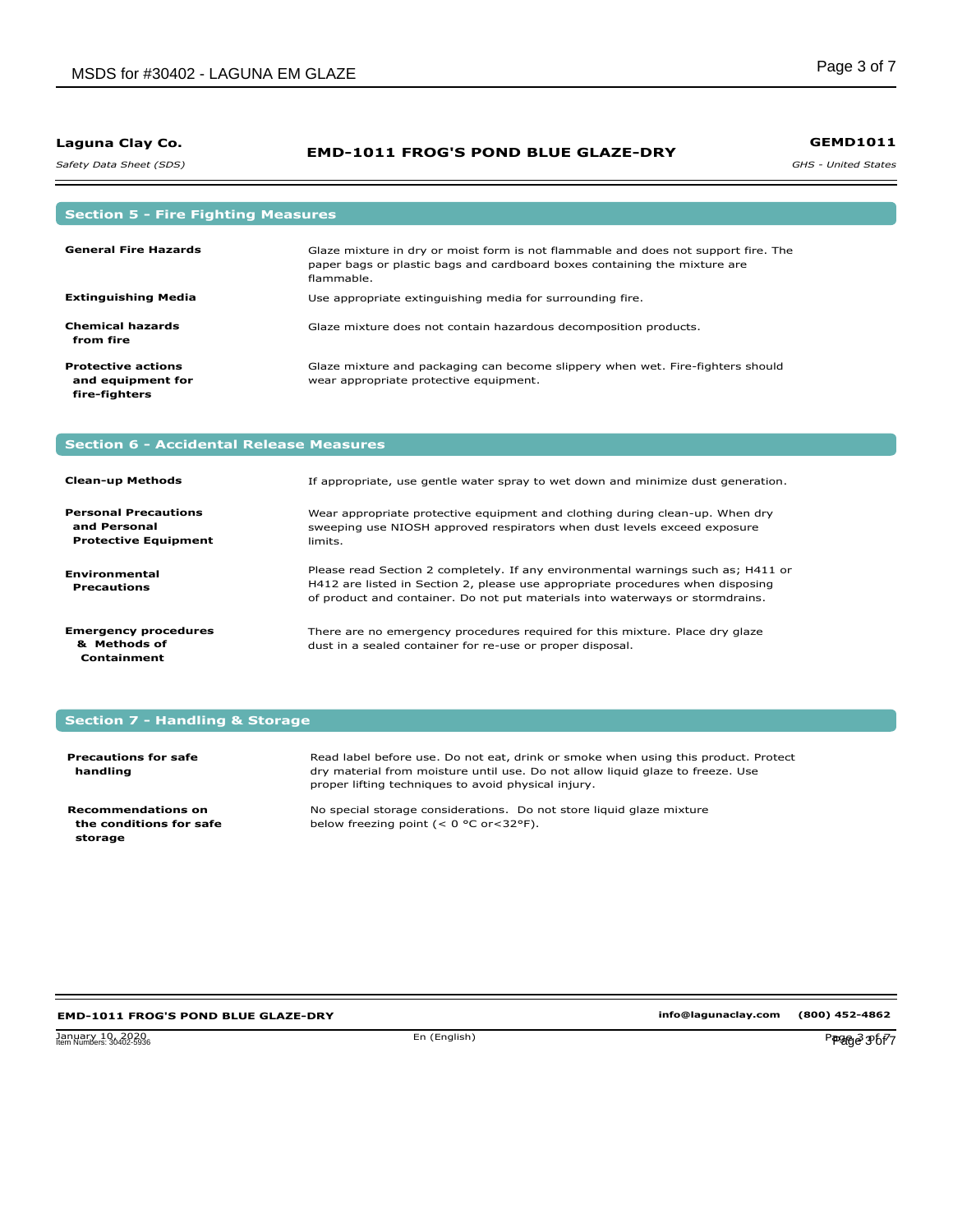*Safety Data Sheet (SDS)* 

### **EMD-1011 FROG'S POND BLUE GLAZE-DRY**

*GHS - United States*

**Section 8 - Exposure Counts / Personal Protection**

#### **Airborne Exposure Limits**

| Hazardous Ingredient       | Wt. % Aprox. | CAS#             | OSHA PEL* / ACGIH TLV*                   |
|----------------------------|--------------|------------------|------------------------------------------|
| FRIT                       | >65%         | 65997-18-4       | 10mg/m3 STEL Zr                          |
| Kaolin                     | $5 - 10%$    | $1332 - 58 - 7$  | 5mg/m3 / 2mg/m3 respirable               |
| Crystaline Silica - quartz | $<5\%$       | 14808-60-7       | $0.1$ mg/m $3/0.025$ mg/m $3$ respirable |
| Barium Carbonate           | $<5\%$       | $513 - 77 - 9$   | $0.5mg/m3 / 0.5mg/m3$ respirable         |
| Ziconium Silicate          | 22%          | $14940 - 68 - 2$ | 5mg/m3 / 5mg/m3                          |
| Bentonite                  | 22%          | $1302 - 78 - 9$  | 3mg/m3<br>$5ma/m3$ /<br>respirable       |
| Barium Sulfate             | 22%          | $7727 - 43 - 7$  | 10PPM(STEL) / 10mg/m3 total dust         |
| Strontium Carbonate        | 22%          | $1633 - 05 - 2$  | none established                         |

#### **Engineering Measures**

Glaze mixture in moist form poses no inhalation health risk. Once glaze mixture has dried, there may be dust generated by cleaning and working processes. In the event that dust is generated, use local exhaust ventilation or other engineering controls as required to maintain exposures below applicable occupational exposure limits (TLV).

#### **Personal Protective Equipment (PPE)**

| Respiratory   | Dust is generated when working with dry glaze mixture. To minimize exposure to dust and/or<br>crystalline silica, cutting or sanding dry glaze products should be conducted with sufficient<br>ventilation. Respirable dust and quartz levels should be monitored regularly. Dust and quartz<br>levels in excess of appropriate exposure limits should be reduced by feasible engineering<br>controls, including (but not limited to) wet sanding, wet suppression, ventilation, and process<br>enclosure. When such controls are not feasible, NIOSH/MSHA approved respirators must be<br>worn in accordance with a respiratory protection program which meets OSHA requirements<br>as set forth at 29 CFR1910.134 and ANSI Z88.2-1080 "Practices for Respiratory Protection".<br>In most cases, a disposable N-95 Particulate Respirator is sufficient. |
|---------------|-----------------------------------------------------------------------------------------------------------------------------------------------------------------------------------------------------------------------------------------------------------------------------------------------------------------------------------------------------------------------------------------------------------------------------------------------------------------------------------------------------------------------------------------------------------------------------------------------------------------------------------------------------------------------------------------------------------------------------------------------------------------------------------------------------------------------------------------------------------|
| <b>Eyes</b>   | Use of NIOSH/OSHA approved safety glasses with side shields is recommended. Face shields<br>should also be used in excessively dusty conditions. Wear tight fitting dust goggles when<br>excessively (visible) dusty conditions are present or are anticipated. NIOSH recommends that<br>contact lenses not be worn when working with crystalline silica dust.                                                                                                                                                                                                                                                                                                                                                                                                                                                                                            |
| Skin and Body | Protective Clothing is not essential. Use gloves and/or protective clothing if abrasion or<br>allergic reactions are experienced.                                                                                                                                                                                                                                                                                                                                                                                                                                                                                                                                                                                                                                                                                                                         |

## **Section 9 - Physical & Chemical Properties**

| Appearance                       | Lump/dry powder or         | <b>Evaporation Rate</b>          | No data available |
|----------------------------------|----------------------------|----------------------------------|-------------------|
|                                  | colored liguid             | Solubility in water at 100 C     | <b>None</b>       |
| Color                            | Various colors             | <b>Decomposition temperature</b> | Not Applicable    |
| <b>Physical state</b>            | Solid                      | Viscosity                        | Not Applicable    |
| рH                               | $6 - 8$                    | Flashpoint                       | Not Applicable    |
| <b>Odor</b>                      | Earthy odor                | <b>Boiling Point</b>             | Not Applicable    |
| <b>Odor threshold</b>            | Not Applicable             | <b>Flammability</b>              | Not Applicable    |
| <b>Melting Point</b>             | $> 1200$ °C ( $> 2150$ °F) | Vapor Pressure (mm HG)           | Not Applicable    |
| <b>Freezing Point</b>            | $< 0$ °C (<32°F)           | <b>Vapor Density</b>             | Not Applicable    |
| <b>Relative density/Specific</b> |                            | <b>Partition coefficient</b>     | Not Applicable    |

#### **EMD-1011 FROG'S POND BLUE GLAZE-DRY**

January 10, 2020 En (English) Page 4 of 7 Item Numbers: 30402-5936 Page 4 of 7

**info@lagunaclay.com (800) 452-4862**

**GEMD1011**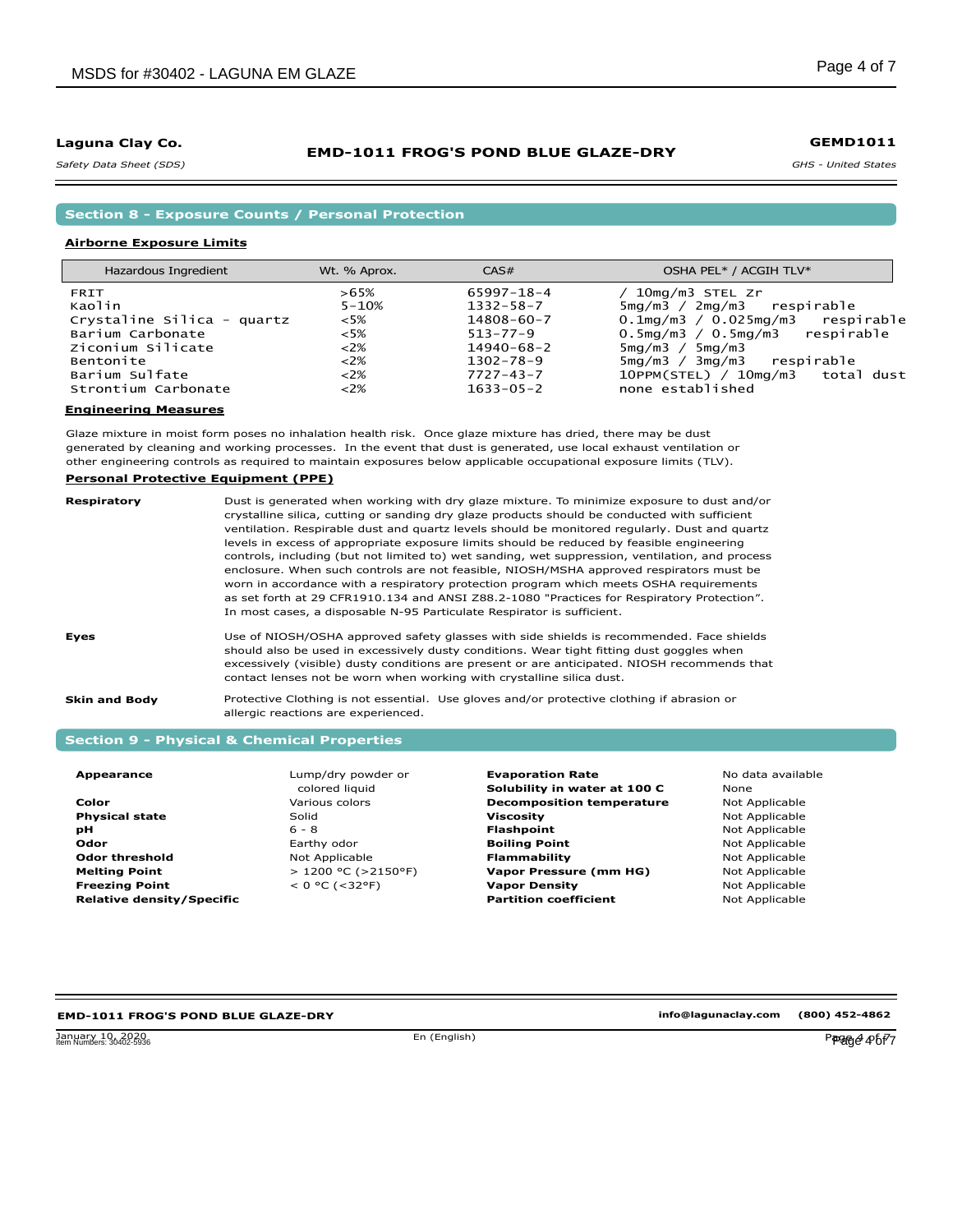*Safety Data Sheet (SDS)* 

#### **EMD-1011 FROG'S POND BLUE GLAZE-DRY**

*GHS - United States* **GEMD1011**

| <b>Section 10 - Stability &amp; Reactivity</b>                       |                                                                                                         |
|----------------------------------------------------------------------|---------------------------------------------------------------------------------------------------------|
|                                                                      |                                                                                                         |
| Reactivity                                                           | No dangerous reactions are known under normal conditions of use                                         |
| <b>Chemical Stability</b>                                            | Stable at standard temperature and pressure. No stabilizers<br>required to maintain chemical stability. |
| <b>Possibility of Hazardous Reactions</b><br>and Conditions to Avoid | None known                                                                                              |
| Incompatibility / Hazardous<br>decomposition products                | None known                                                                                              |

#### **Section 11 - Toxicological Information**

**Primary Route of Exposure:** Skin, Eye Contact, Inhalation and Ingestion

#### **Specific Organ Toxicity - Single Exposure**

Target organs include ears, skin, respiratory system, and gastrointestinal tract.

#### **Specific Organ Toxicity - Repeated Exposure**

Causes damage to eyes, skin, respiratory system, and gastrointestinal tract through prolonged or repeated exposure.

#### **Acute Short-Term Exposure Effects**

May cause eye irritation, skin irritation, respiratory tract irritation, and gastrointestinal tract irritation. Inhalation of high concentrations of dry glaze dust may cause mechanical irritation and discomfort. Long term exposure may cause chronic effects.

#### **Chronic Long Term Exposure Effects**

Silica has been classified by OSHA as a human lung carcinogen. Repeated or prolonged exposure of respirable crystalline silica dust may cause lung damage in the form of silicosis.

Effects of silicosis include bronchitis/chronic obstructive pulmonary disorder, increased susceptibility to tuberculosis, scleroderma (a desease affecting skin, blood vessels, joints and skeletal muscles), and possible renal disease. Acute silicosis can be fatal.

#### **Related Symptoms**

Symptons will include shortness of breath, fever, fatigue, loss of appetite, chest pain, dry non-productive cough.

#### **Medical Conditions Aggravated by Exposure:**

Individuals with pre-existing allergies, eye disorders, skin disorders, respiratory disorders and/or gastrointestinal

OSHA, IARC, and NTP Carcinogen Classifications

| Chemicals with Carcinogen Potential                                                                                          | CAS #            | <b>OSHA</b>                       | <b>IARC</b>                                        | <b>NTP</b> |
|------------------------------------------------------------------------------------------------------------------------------|------------------|-----------------------------------|----------------------------------------------------|------------|
| Crystaline Silica - quartz                                                                                                   | $14808 - 60 - 7$ | <b>YES</b>                        | $YFS - 1$                                          | <b>YES</b> |
| IARC - International Agency for Research on Cancer<br>$1 =$ Carcinogenic to humans<br>$2A =$ Probably carcinogenic to humans |                  | NTP - National Toxicology Program | OSHA - Occupational Safety & Health Administration |            |
| $2B =$ Possibly carcinogenic to humans                                                                                       |                  |                                   |                                                    |            |

#### **EMD-1011 FROG'S POND BLUE GLAZE-DRY**

January 10, 2020<br>Jianuary 10, 2020<br>Jian Numbers: 30402-5936

**info@lagunaclay.com (800) 452-4862**

Item Numbers: 30402-5936 Page 5 of 7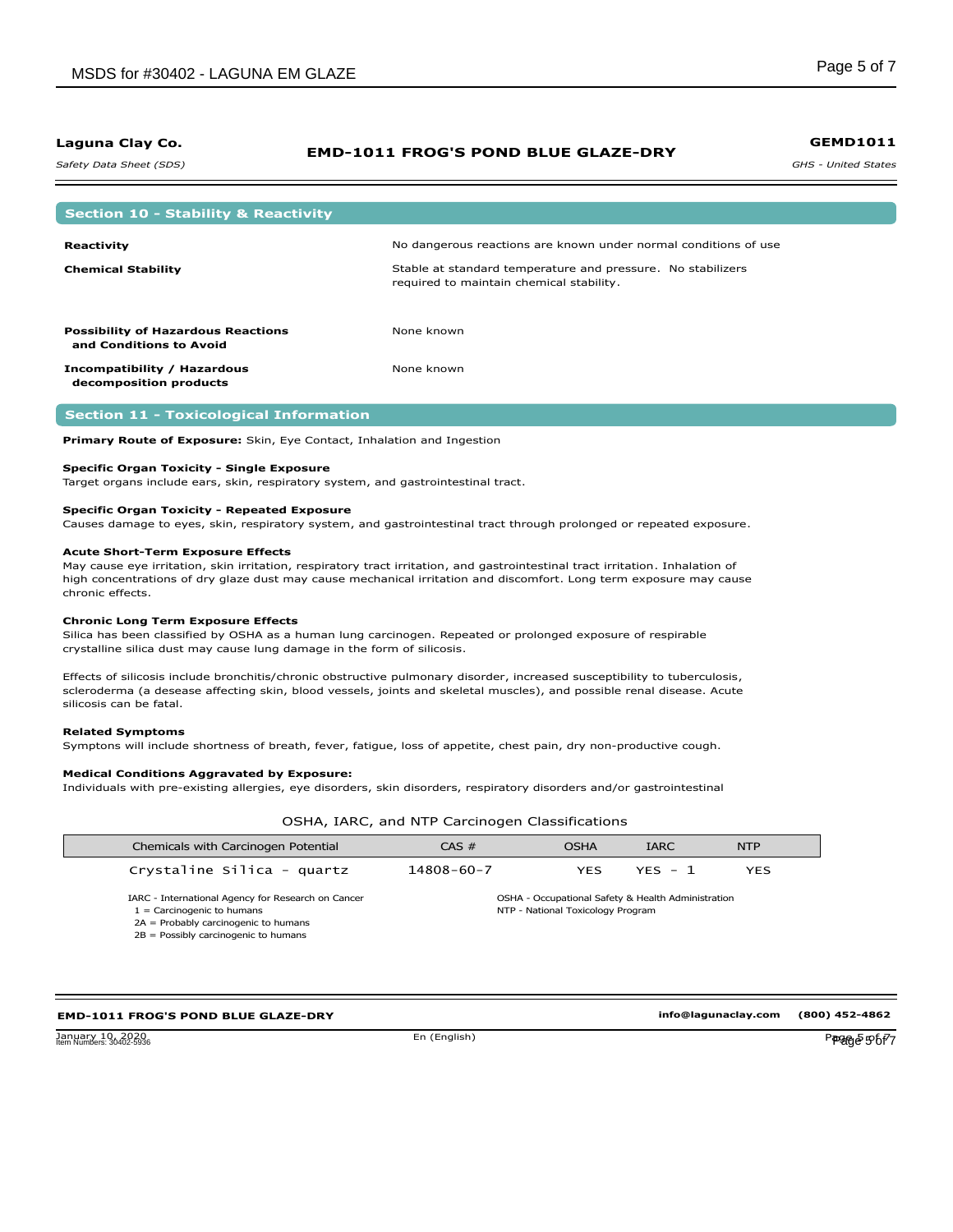### **EMD-1011 FROG'S POND BLUE GLAZE-DRY**

*GHS - United States* **GEMD1011**

*Safety Data Sheet (SDS)* 

## **Section 12 - Ecological Information (non-mandatory)**

**Section 13 - Disposal Configurations (non-mandatory)**

| <b>Ecotoxicity</b>                                | None Known |
|---------------------------------------------------|------------|
| Biochemical oxygen demand (BOD5)                  | None Known |
| Chemical oxygen demand (COD)                      | None Known |
| <b>Products of Biodegradation</b>                 | None Known |
| <b>Toxicity of the products of Biodegradation</b> | None Known |
| <b>Bioaccumulation Potential</b>                  | None Known |
| Potential to move from soil to groundwater        | None Known |
| <b>Other adverse effects</b>                      | None Known |

| <b>Personal Protection</b>                                             | Refer to section 8 for proper PPE when disposing of waste material.                                                                                                             |
|------------------------------------------------------------------------|---------------------------------------------------------------------------------------------------------------------------------------------------------------------------------|
| Appropriate disposal containers                                        | Standard waste disposal containers - no special requirements.                                                                                                                   |
| Appropriate disposal methods                                           | Disposal of this product should comply with the requirements of<br>environmental protection and waste disposal legislation and any<br>regional or local authority requirements. |
| <b>Physical and chemical properties</b><br>that may affect disposal    | Glaze dust or waste should be placed in a sealed container or in a<br>manner that reduces or eliminates the release of the product.                                             |
| Sewage disposal                                                        | Do not dispose of into sinks or toilets. Never dispose of this product<br>into a sewer system.                                                                                  |
| <b>Special precautions for landfills</b><br>or incineration activities | There are no special precautions for disposal in a landfill. This product<br>is non-combustible and is not suitable for incineration.                                           |

### **Section 14 - Transporation Information (non-mandatory)**

| Regulatory<br>Information | <b>UN Number</b> | <b>UN Proper</b><br>Shipping Name | Transport<br><b>Hazard Class</b> | Packing<br><b>Group Number</b> | <b>Bulk Transport</b><br>Guidance | Special<br>Precautions |
|---------------------------|------------------|-----------------------------------|----------------------------------|--------------------------------|-----------------------------------|------------------------|
| <b>DOT Classification</b> | Not regulated    |                                   |                                  |                                |                                   |                        |
| <b>TDG Classification</b> | Not regulated    |                                   |                                  |                                |                                   |                        |
| <b>ADR/RID Class</b>      | Not regulated    |                                   |                                  |                                |                                   |                        |
| <b>IMDG Class</b>         | Not regulated    |                                   |                                  |                                |                                   |                        |
| <b>IATA-DGR Class</b>     | Not regulated    |                                   |                                  |                                |                                   |                        |

## **EMD-1011 FROG'S POND BLUE GLAZE-DRY**

**info@lagunaclay.com (800) 452-4862**

January 10, 2020<br>Item Numbers: 30402-5936 Page 6 of 7 Item Numbers: 30402-5936 Page 6 of 7